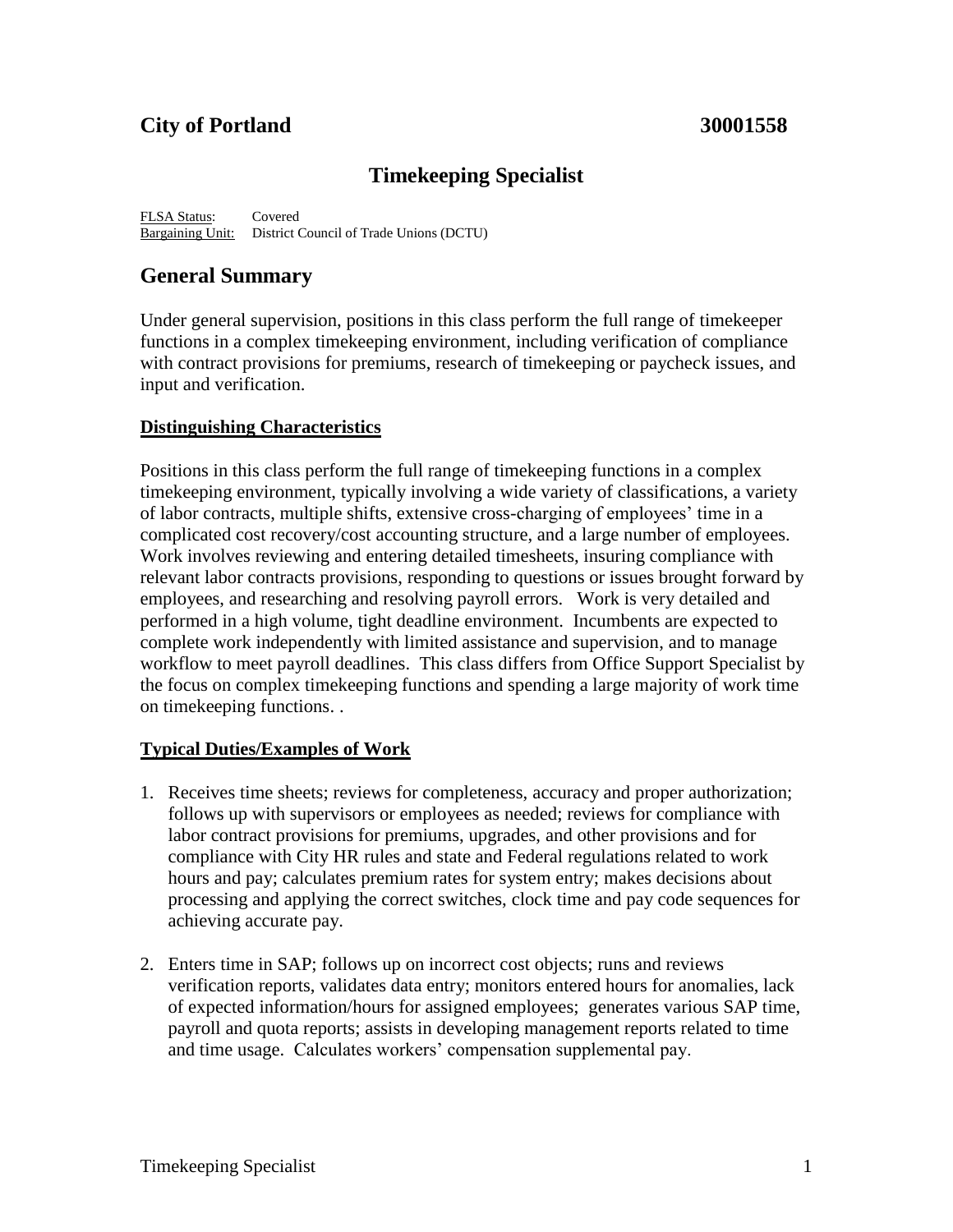- 3. Ensures accurate entry of extensive time charge back to multiple cost centers; remains current on cost object changes; resolves incorrectly recorded cost accounting numbers with employees, supervisors or accounting staff.
- 4. Reviews time entered by employees via ESS or other systems; follows up on missing or questionable information; provides training or assistance to employees and supervisors; modifies or corrects entries to ensure proper payment.
- 5. Responds to employee, supervisor or central Payroll notification of potential errors, omissions or miscalculations; analyzes payroll issues; researches, and documents what happened and what should have happened; processes payroll corrections and off-cycle checks; provides explanations to employees and supervisors, including write-up and documentation when needed.
- 6. Recognizes potential system configuration problems and escalates issue as appropriate, tests new configuration.
- 7. Provides training to employees and supervisor related to time collection and time entry.
- 8. Assists Bureau FMLA coordinator with the distribution of forms and responds to FMLA timekeeping related issues; works with Risk management to avoid workers compensation overpayments and related time monitoring
- 9. Works with the Bureau Operating Bureau Personnel Administrator (OBPA) to ensure timely coordination of payroll related actions.
- 10. Maintains various employee timekeeping, personnel and medical files and records; tracks and monitors leave quotas and makes adjustments when needed and authorized, such as from a worker's compensation situation; tracks and monitors employee working out of class hours for rate increases.
- 11. Performs related duties as assigned

### **Required Knowledge, Skills and Abilities**

Knowledge of: City timekeeping rules and procedures; SAP HCM system operations; City HR policies and labor contract provisions related to time and pay; state and Federal regulations on work hours and overtime; where to locate time and pay details in the SAP and other systems.

Ability to: understand how SAP processes time and calculates premiums; read and apply labor contract provisions related to timekeeping and premiums; research and reconstruct time and pay calculations; explain complex hours and pay situations and calculations to employees and supervisors; accurately input and review detailed data; initiate and follow-through in recognizing and resolving potential errors;